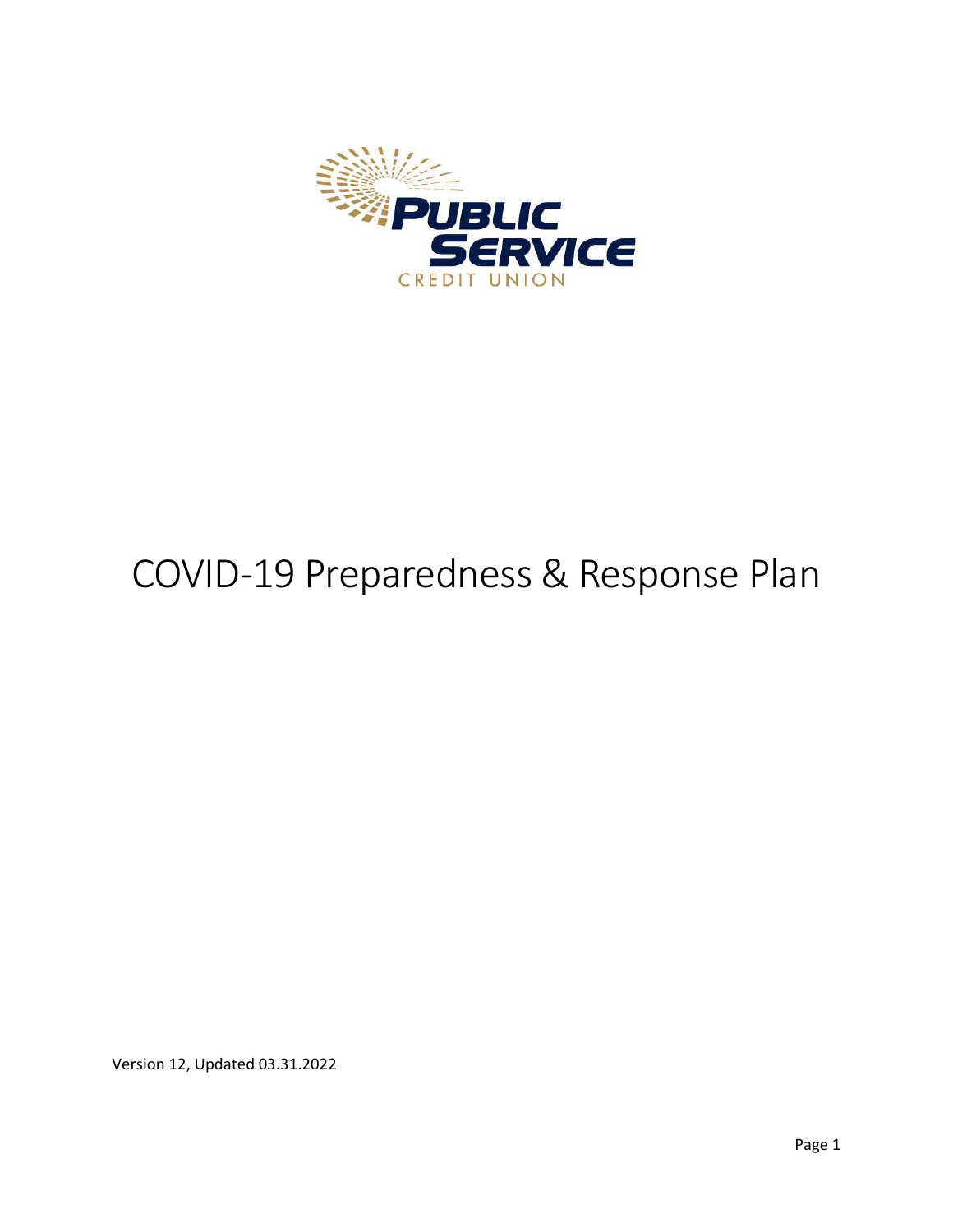# Contents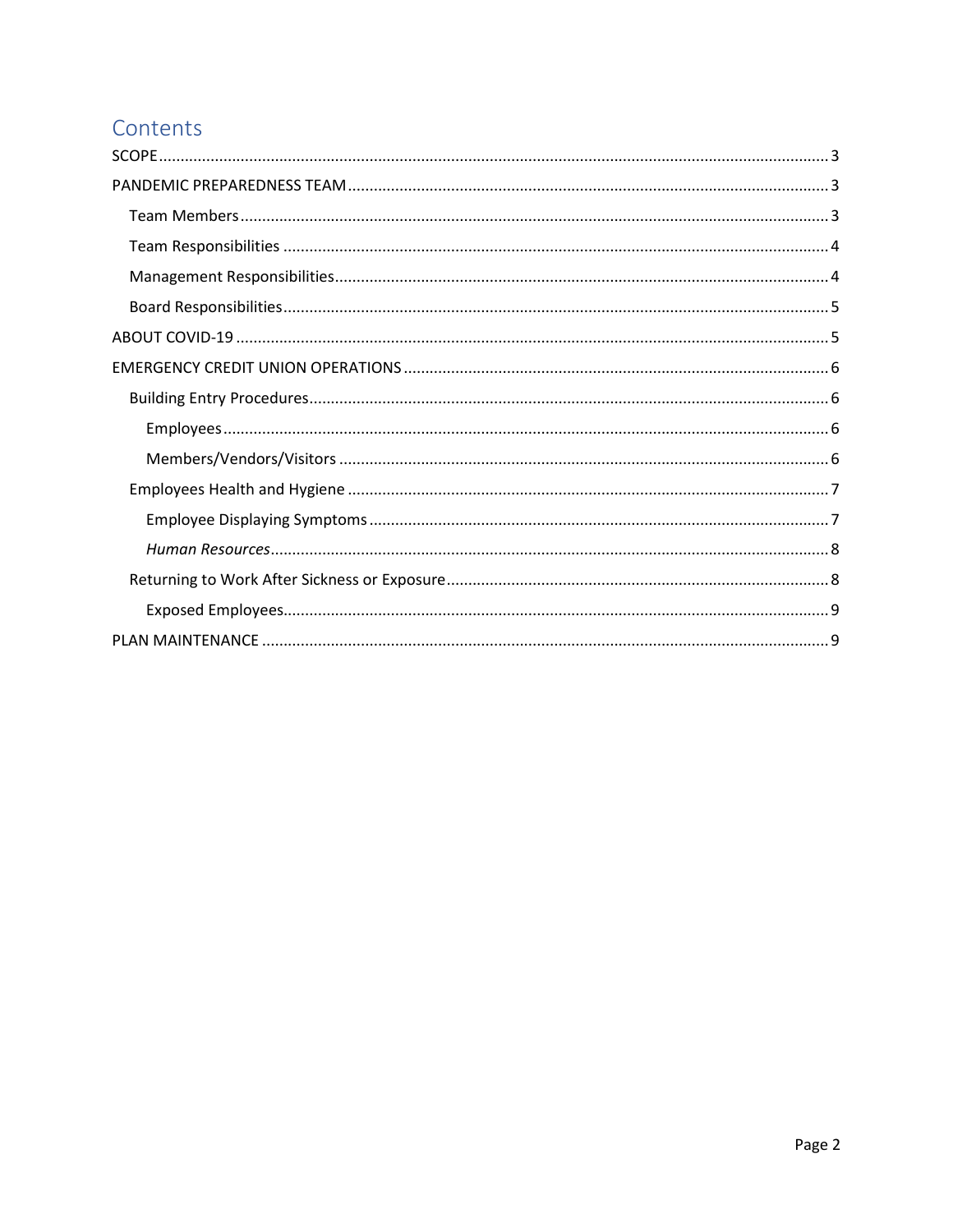# SCOPE

This information represents Public Service Credit Union's current practices regarding the recommended operations of our credit union, where and when permitted by law, during this time of the unprecedented COVID-19 pandemic. Public Service Credit Union takes the health and safety of our members and employees seriously.

This Plan is based on information and guidance from the CDC and OSHA that was current at the time the Plan was developed. The Plan is subject to change based on further information provided by the CDC, OSHA, or other public officials. The credit union may also amend this Plan based on operational needs or process improvements.

# PANDEMIC PREPAREDNESS TEAM

The Pandemic Preparedness Team will be assembled whenever there is an official declaration of a pandemic or local epidemic.

## Team Members

The Pandemic Preparedness Team (PPT) is made up of the Executive Team and Assistant Vice Presidents.

| CEO/President        | Dean Trudeau          | W: 734.641.6301 | dtrudeau@pscuow.com   |
|----------------------|-----------------------|-----------------|-----------------------|
|                      |                       | C: 313.717.7441 |                       |
| COO/EVP Branch       | Donna Follbaum        | W: 734.641.6304 | dfollbaum@pscunow.com |
| <b>Services</b>      |                       | C: 734.552.8523 |                       |
| CFO/SVP Support      | Melissa Espinoza      | W: 734.641.6305 | mespinoza@pscunow.com |
|                      |                       | C: 734.478.5215 |                       |
| CIO/SVP Electronic   | Angelo Fanaras        | W: 734.641.6321 | afanaras@pscunow.com  |
| <b>Services</b>      |                       | C: 734.883.3888 |                       |
| CLO/SVP Lending and  | <b>Rob Mercier</b>    | W: 734.641.6306 | rmercier@pscunow.com  |
| Sales                |                       | C: 248.595.1431 |                       |
| AVP Branch Services, | Danette Krahn         | W: 734.641.6350 | dkrahn@pscunow.com    |
| Region 1             |                       | C: 734.765.8415 |                       |
| AVP Branch Services, | Damika Clark          | W: 734.641.6347 | dclark@pscunow.com    |
| Region 2             |                       | C: 313.617.3539 |                       |
| <b>AVP Risk</b>      | <b>Tanis Campbell</b> | W: 734.641.6362 | tcampbell@pscunow.com |
|                      |                       | C: 734.564.9448 |                       |
| AVP HR/SD            | <b>Ashley Carr</b>    | W: 734.641.6308 | acarr@pscunow.com     |
|                      |                       | C: 734.493.2663 |                       |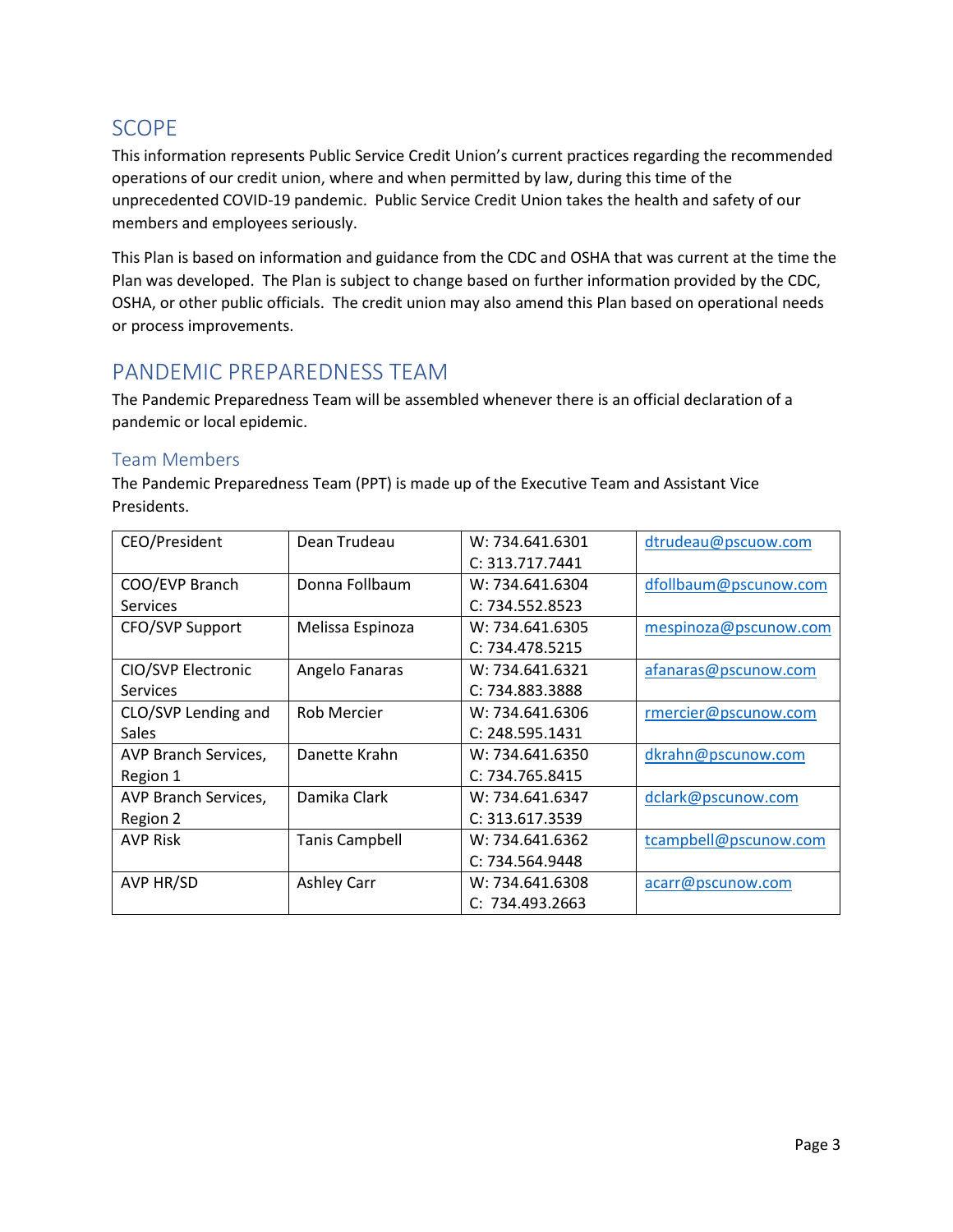## Team Responsibilities

• Stay abreast of guidance from federal, state, and local health agencies such as:

| World Health Organization (WHO)     | www.who.int                  |  |
|-------------------------------------|------------------------------|--|
| U.S. Center for Disease Control and | www.cdc.gov                  |  |
| Prevention                          |                              |  |
| State of Michigan                   | www.michigan.gov             |  |
| Michigan Department of Health and   | www.michigan.gov/mdhhs       |  |
| <b>Human Services</b>               |                              |  |
| Wayne County Department of Health   | https://www.waynecounty.com/ |  |
| and Human Services                  | departments/hhvs/public-     |  |
|                                     | health.aspx                  |  |

- Incorporate those recommendations and resources into this Plan. Update the Plan as needed.
- Facilitate staff communications via the following channels:
	- o COVID-19 Preparedness and Response Plan (this Plan)
	- $\circ$  ADP WorkforceNow site (available without VPN or laptop) for benefits and required acknowledgement of documents
	- o PSCU Email for employees not placed on furlough
	- o PSCUnews.com for all employees
	- o BAI for employee education on procedures, symptoms, and controls
	- o Direct communications from supervisors/managers
- Facilitate member communications via the following channels:
	- o Member newsletter
	- o PSCU website
	- o Branch signage
- Develop a long-term Pandemic preparedness plan for future outbreaks which includes:
	- o Identification of essential employees, business functions and critical supplies
	- o Cross-training employees to perform essential functions
	- o Preparation for increased demand of products, services, and assets
	- o Determination of potential financial impact
	- o Accessibility of telecommuting technology and equipment

#### Management Responsibilities

Managers will be expected to review and evaluate the Plan and ensure that their staff is fully trained on the guidelines herein. They must familiarize themselves with this Plan and be ready to answer questions from employees.

Management must always set a good example by following this Plan. This involves practicing good personal hygiene and workplace safety practices to prevent the spread of the virus. Management must encourage the same behavior from all employees. Management must stay in close communication with other departments on changes or situations that arise for both employees and members to ensure safety and compliance.

Management will be responsible for enforcing mask requirements for all employees regardless of vaccination status.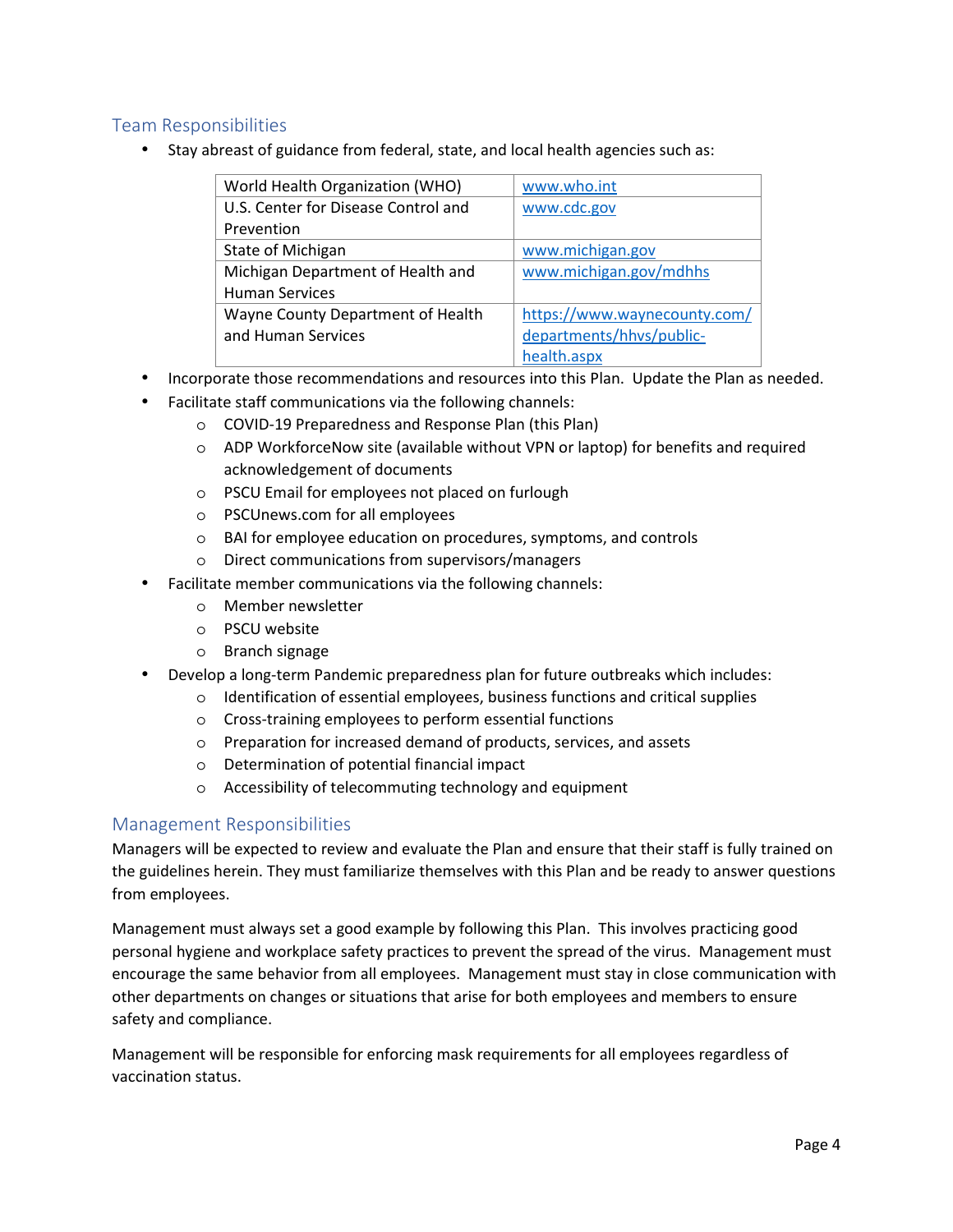## Board Responsibilities

The Board of Directors will oversee and approve the development, implementation, and maintenance of the written Pandemic Preparedness & Response plan.

# ABOUT COVID-19

Coronaviruses are a type of virus. There are many different kinds, and some cause disease. A newly identified type has caused a recent outbreak of respiratory illness now called COVID-19. COVID-19 appeared in Wuhan, a city in China, in December 2019.

The new coronavirus is spread through droplets released into the air when an infected person coughs or sneezes. The droplets generally do not travel more than a few feet, and they fall to the ground (or onto surfaces) in a few seconds — therefore social and physical distancing is effective in preventing the spread.

Symptoms may appear 2-14 days after exposure to the virus. People with these symptoms or combinations of symptoms may have COVID-19. **Symptoms include:** Cough, fever (possibly intermittent), shortness of breath, fatigue, congestion or runny nose, muscle aches, sore throat, unexplained loss of taste or smell, nausea or vomiting, diarrhea, headache. The CDC states this is not all inclusive, and you should consult with a medical provider if you have any other severe or concerning symptoms.

For most people, the immediate risk of becoming seriously ill from the virus that causes COVID-19 is thought to be low. People with serious underlying medical conditions — like serious heart conditions, chronic lung disease, and diabetes, for example, seem to be at higher risk of developing severe COVID-19 illness. In rare cases, COVID-19 can lead to severe respiratory problems, kidney failure or death.

Prevention involves frequent handwashing, coughing into the bend of your elbow, staying home when you are sick and wearing a cloth face covering if you cannot practice social distancing.

It is thought that up to 50% of people who have COVID-19 are asymptomatic, or do not display any symptoms all. Therefore, it is important to follow ALL the protocols to prevent the spread of this illness.

If you have a fever or any kind of respiratory difficulty such as coughing or shortness of breath, call your doctor or a health care provider and explain your symptoms over the phone before going to the doctor's office, urgent care facility or emergency room. See the CDC Managing Your Symptoms at Home.<sup>1</sup>

For testing locations, employees can visit Michigan's Test Site Finder.

<sup>&</sup>lt;sup>1</sup> Summary of data published on www.hopkinsmedicine.org and www.cdc.gov websites.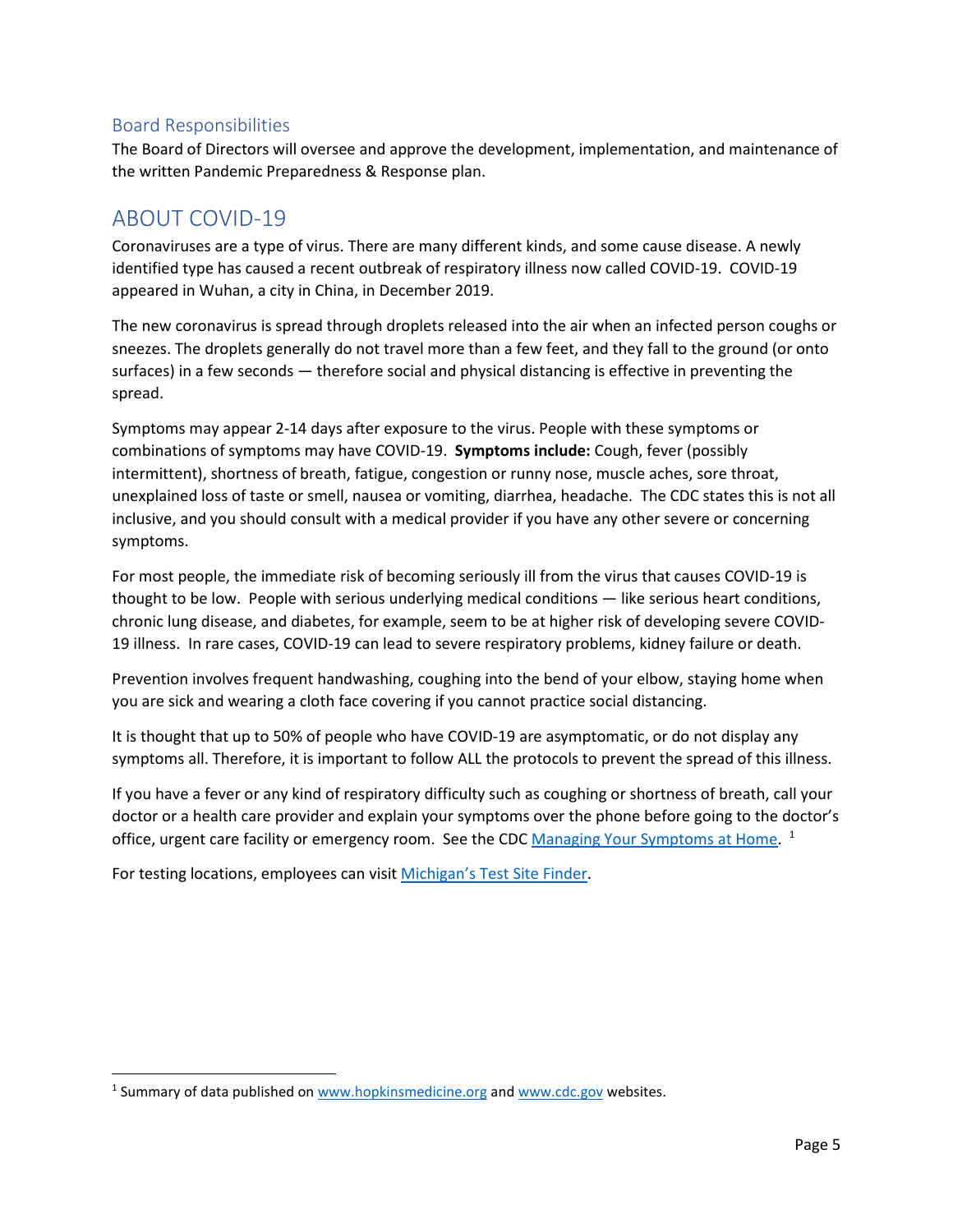# EMERGENCY CREDIT UNION OPERATIONS

In the event of a pandemic or local epidemic, daily operating protocols will be modified to help protect the health and safety of members and staff.

## Personal Protective Equipment

The following protocols should be observed for PPE use:

#### All Employee Exposure Risk

Employees will not be required to wear a face mask, but are welcome to do so for their own safety precautions.

## Building Entry Procedures

PSCU will make every effort to not allow employees, members, or vendors into the building who are knowingly exhibiting symptoms, are being treated for, or have been exposed to COVID-19.

#### Employees

Employees working in PSCU branches will be required to notify their manager before entering the branch if any of the following have occurred:

- 1. Has begun experiencing any one of the principal COVID-like symptoms fever, an uncontrolled cough, shortness of breath- that are not explained by a known medical or physical condition
- 2. Or has begun experiencing at least 2 of the following symptoms not explained by a known medical or physical condition: loss of taste or smell, muscle aches, sore throat, severe headache, diarrhea, vomiting, abdominal pain, congestion, runny nose

Employees that fall into either of these categories will not be allowed to return to work until they meet the Return-to-Work Criteria. Human Resources must be notified immediately.

#### Members/Vendors/Visitors

PSCU lobbies and drive-thrus will be open for transactions and other account-related services to members.

Members are not required to wear face masks to enter the building but are welcome to do for their own safety precautions. Employees will verify ID by asking members to lower their masks momentarily. If an employee is exposed to a member, guest, or vendor with a confirmed case, s/he will be notified in a same process as if they were exposed by another employee.

This may change periodically due to federal, state, and local orders. Changes will be communicated through various channels, and this Plan will be updated accordingly.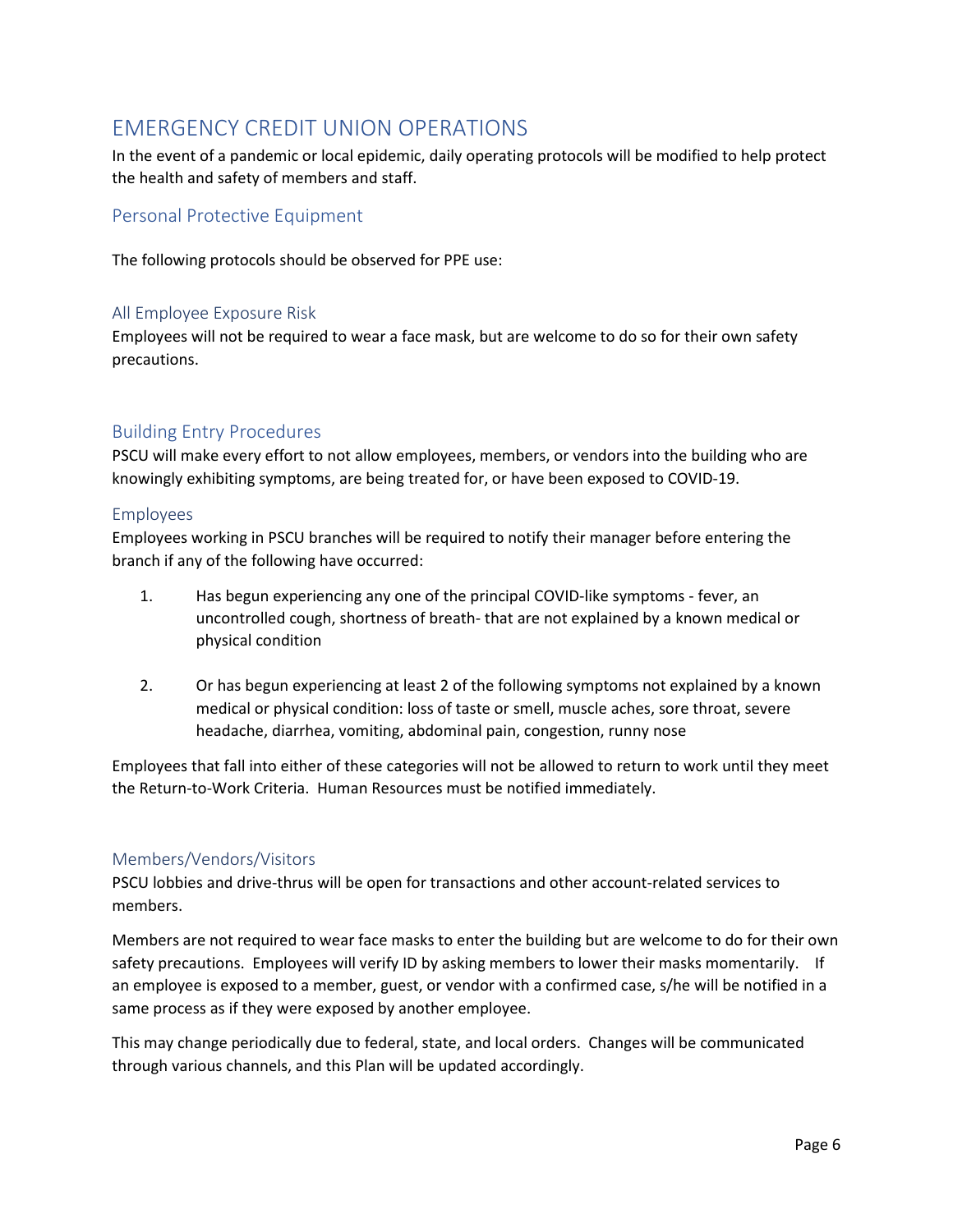## Employees Health and Hygiene

Staff will be expected to adhere to the following health and hygiene requirements:

- 1. Do not come to work if you feel sick. Report it to your manager immediately.
- 2. Wash your hands often with soap and water for at least 20 seconds, especially after blowing your nose, coughing, or sneezing; going to the bathroom; and before preparing or eating food. If soap and water are not readily available, employees should use hand sanitizer that is at least 60% alcohol.
- 3. Avoid touching your eyes, nose, and mouth with unwashed hands.
- 4. If you must cough or sneeze, do it into a tissue or your elbow. Throw the tissue in the trash immediately.
- 5. Refrain from using other workers' phones, desks, offices, pens, or other office equipment whenever possible.
- 6. Employees who leave the building for lunches or meetings are expected to practice appropriate handwashing procedures upon return.
- 7. Adhere to the local, state, and federal directives and executive orders.

#### Employee Displaying Symptoms

PSCU will work closely with local health authorities to ensure proper protocols are followed for employees displaying symptoms of COVID-19.

#### *On-Site Staff*

If an on-site employee begins to display COVID-19 related symptoms as described under CDC guidelines the following will occur:

- 1. The employee will be asked to leave work immediately
- 2. Human Resources will be notified immediately
- 3. If the employee is unable to leave the premise immediately, the employee will be isolated to a room with a closeable door until arrangements can be made to exit the building safely
- 4. If the employee has a cash drawer, the cash drawer will be counted by the manager who must be wearing PPE and the drawer will be quarantined for at least 72 hours.
- 5. PSCU will try to determine who may have been in close<sup>2</sup> and prolonged contact with the affected employee, those employees will be directly notified.
- 6. PSCU employees will clean areas not accessible by outside vendors. The CDC Cleaning and Sanitization protocols will be followed, especially in wiping areas with sanitizing agents and allowing them to air dry.

<sup>&</sup>lt;sup>2</sup>Close and prolonged contact is defined as someone who was within 6 feet of an infected person for an accumulation of at least 15 minutes starting from 2 days before illness onset (or for asymptomatic persons, 2 days prior to specimen collection) until the time the person is isolated); provided care at home to someone who is sick with COVID-19; had direct physical contact with the person (hugged or kissed); shared eating or drinking utensils with someone who has COVID-19; or someone with COVID-19 sneezed, coughed or got respiratory droplets on them.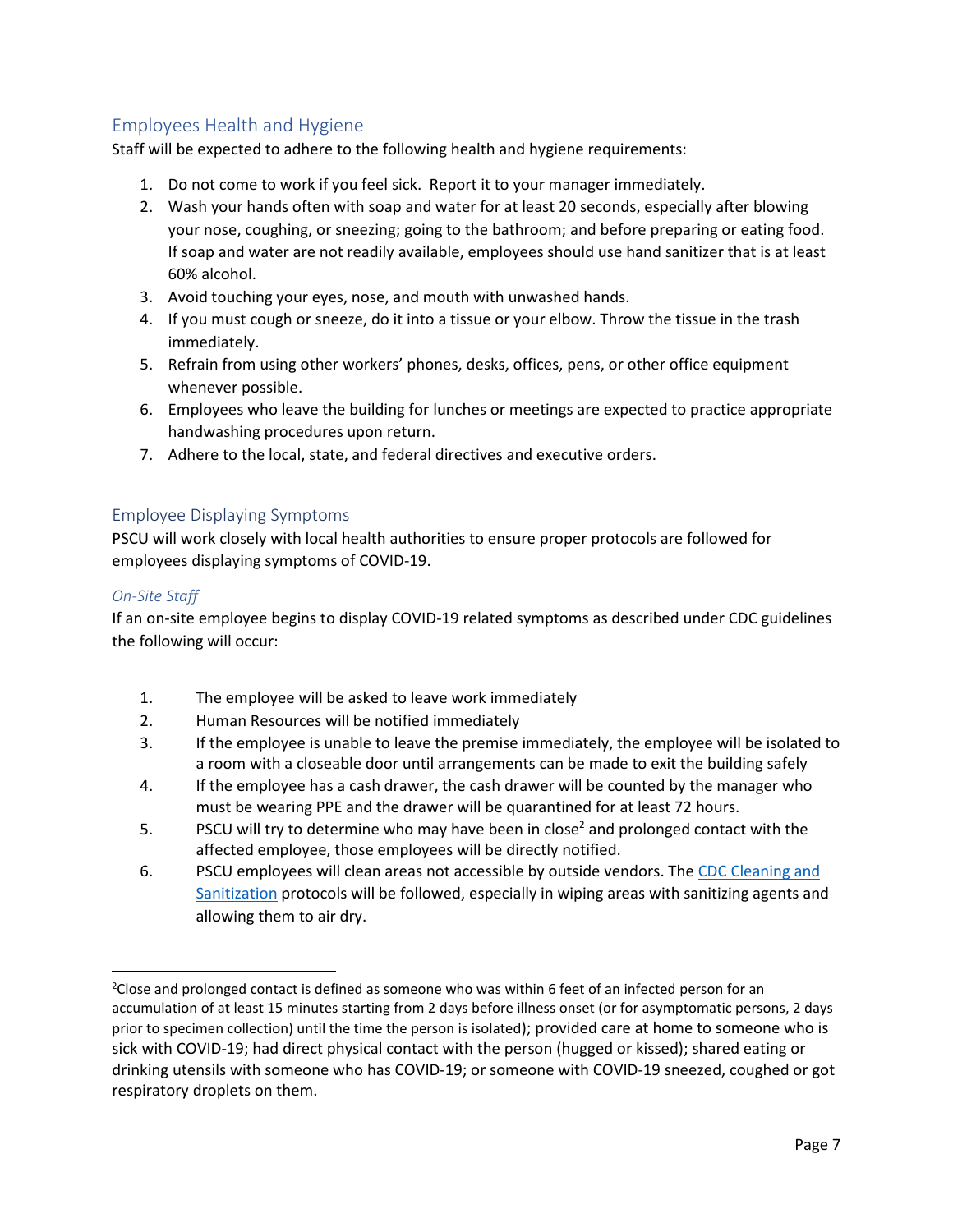7. PSCU is prohibited from discharging, disciplining, or otherwise retaliating against employees who stay home or who leave work when they are at particular risk of infecting others with COVID-19.

#### *Remote Staff*

If an employee currently working remotely begins to display COVID-19 related symptoms they will be required to notify their manager and HR immediately.

#### *Human Resources*

- 1. HR will confirm with symptomatic employees any close contacts within PSCU in the last 2 days, what parts of the building they have been in, and if there are any specific things/areas that we should sanitize.
- 2. When an employee is identified with a confirmed case of COVID-19:
	- a. Within 24 hours, employees and vendors who may have come into contact with the person with a confirmed case of COVID will be notified, but PSCU will not provide the name(s) of employees affected. If an employee became infected at work, OSHA Form 300 needs to be completed.

## Returning to Work After Sickness or Exposure

PSCU will adhere to the following CDC guidelines for employees returning to work after a COVID-19 infection.

**People with COVID-19 symptoms who have or have not been tested and who have stayed home**  (home isolated) can return to work under the following conditions<sup>3</sup>:

- 1. A doctor's note stating your symptoms are not COVID-related and that they are not recommending you for testing **OR**
- 2. **If you do not have a doctor's note,** you can return to work after these three things have happened:
	- a. You have had no fever for at least 24 hours (**without** the use of medicine that reduces fevers)

**AND**

b. other symptoms have improved (for example, when your cough or shortness of breath have improved)

**AND**

c. at least 5 days have passed since your symptoms first appeared

Find more information on when to end home isolation.

<sup>3</sup> In all cases, **follow the guidance of your doctor and local health department.** The decision to stop home isolation should be made in consultation with your healthcare provider and state and local health departments. Some people, for example those with conditions that weaken their immune system, might continue to shed virus even after they recover.